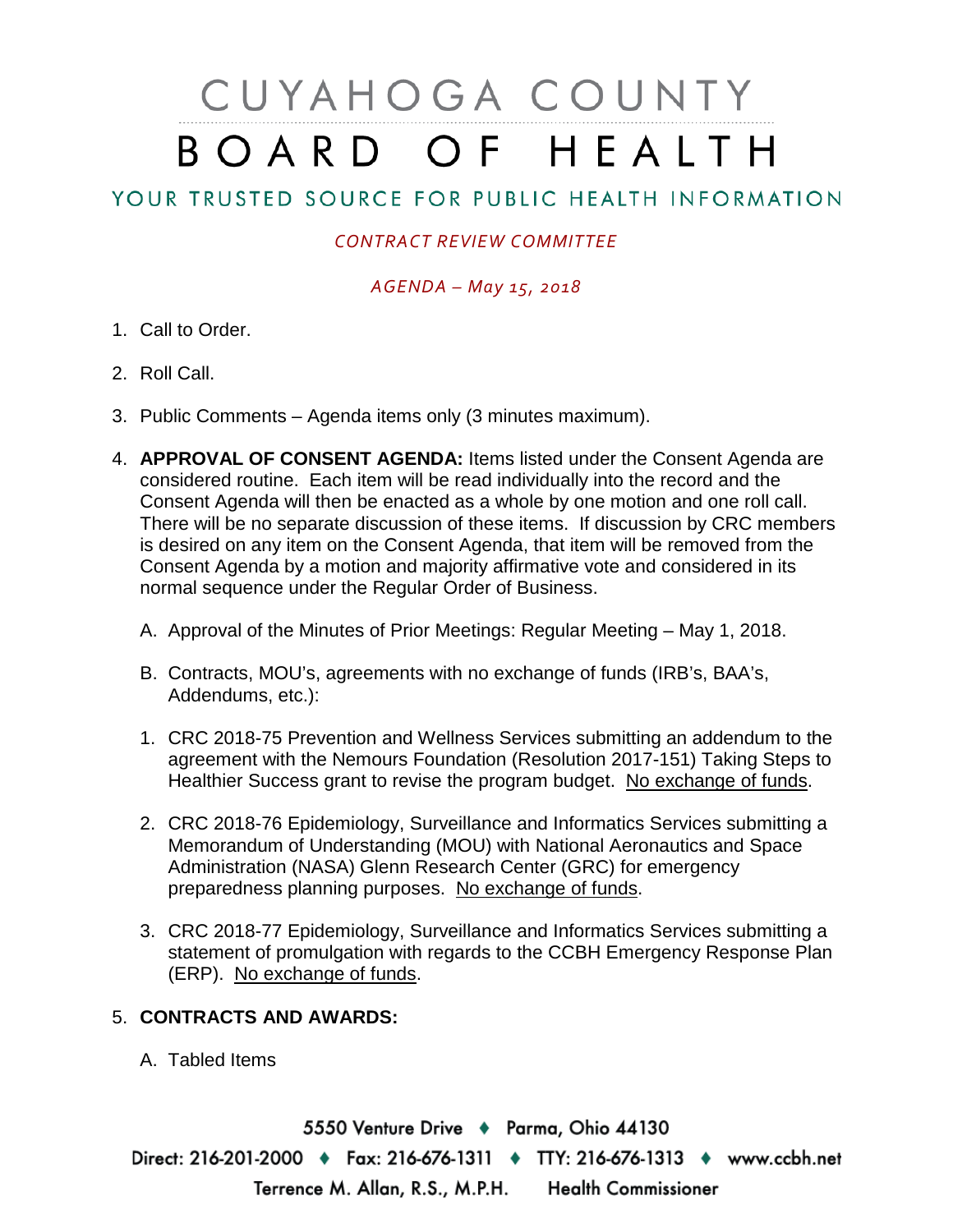None

- B. New Items For Review
	- 1. Bid/Quote Openings ≥ \$25,000.00

None

- 2. Bid/Quote Openings < \$25,000.00
	- a. CRC 2018-78 Assistant Medical Director Services Travel Clinic RFQ #2018-04
- 3. Expenditures: Contracts < \$25,000.00
	- a. CRC 2018-79 Prevention and Wellness Services submitting addendums to the following contracts (Resolution 2018-50) under the HRSA Ryan White Part A Program grant:

|                                                                                       | Amount to be paid to<br>not to exceed: |                                |
|---------------------------------------------------------------------------------------|----------------------------------------|--------------------------------|
| <b>Family Planning Services of Lorain County</b><br>Near West Side Multi Service Corp | From<br>\$3,310.00<br>\$3,442.00       | 10<br>\$7,194.00<br>\$7,482.00 |

Purpose: To provide services to low-income, uninsured and underinsured HIV positive persons

Funding Source: 100% reimbursable through the FY2019 HRSA Ryan White grant

b. CRC 2018-80 Environmental Public Health Services submitting the following contracts under the ODH 2018 Injury Prevention grant from May 1, 2018 through December 31, 2018:

Amount to be paid to

|                                            | not to exceed: |
|--------------------------------------------|----------------|
| <b>Coshocton Behavioral Health Choices</b> | \$5,000.00     |
| <b>Kettering Medical Center</b>            | \$5,000.00     |
| Mercy Health Cincinnati                    | \$5,000.00     |
| Miami County Public Health                 | \$5,000.00     |

Purpose: To provide mini-grants utilizing supplemental funding provided by ODH. The funds will support the following services:

5550 Venture Drive ♦ Parma, Ohio 44130 Direct: 216-201-2000 ♦ Fax: 216-676-1311 ♦ TTY: 216-676-1313 ♦ www.ccbh.net Terrence M. Allan, R.S., M.P.H. **Health Commissioner**